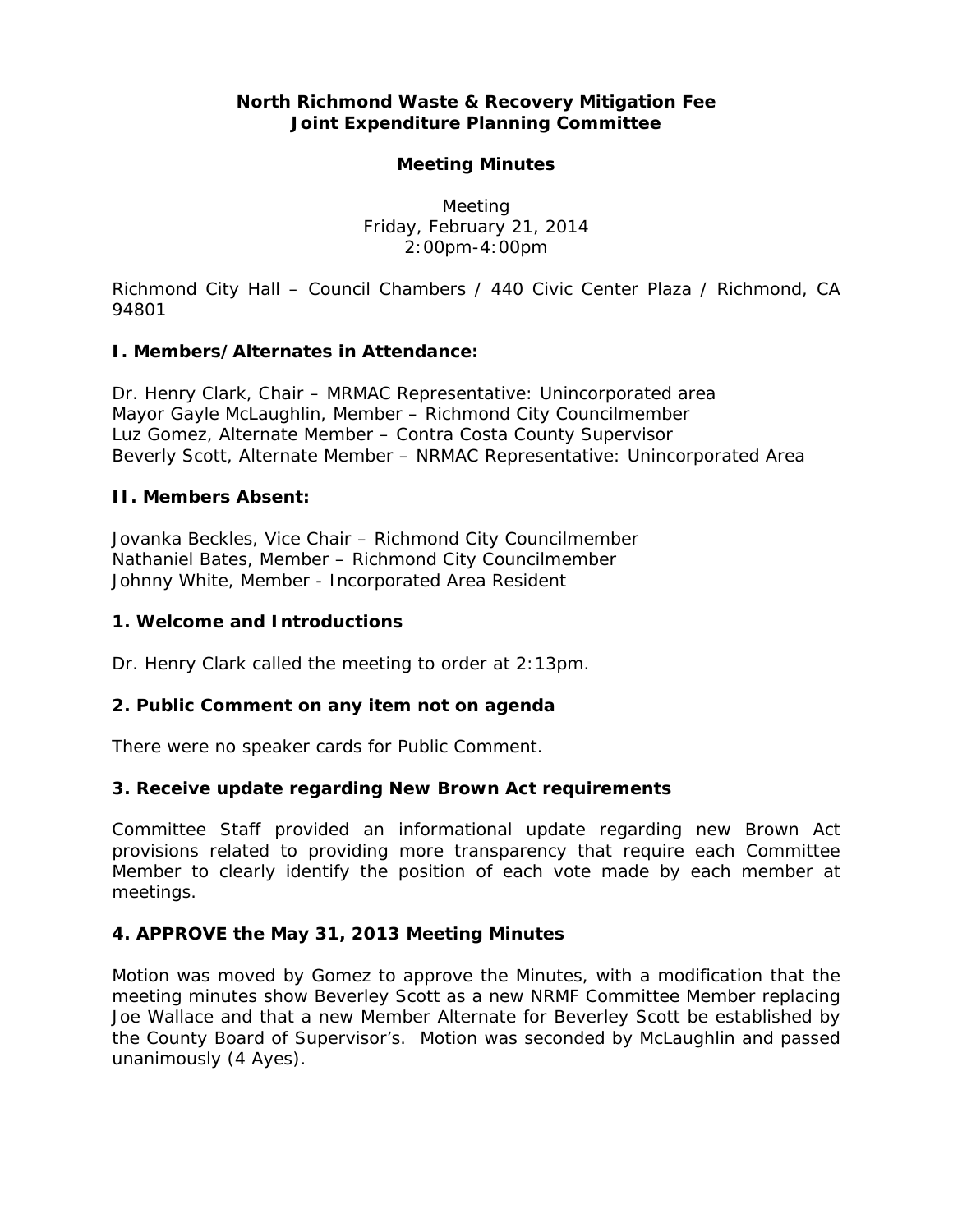# **5. NOMINATE and ELECT Chairperson and Vice chairperson:**

County staff indicated that the last Chairperson nomination occurred two years ago on September 23, 2011, and that the Committee Bylaws require the Committee to elect a Chairperson and Vice-Chairperson every two calendar years.

*Motion was moved* by Gomez to nominate Dr. Clark as Chairperson and Jovanka Beckles as Vice-Chairperson for another term (two additional years – final consecutive term). All was in favor, and *unanimously approved*.

## **6. Receive the following reports:**

## **a) Update on minor changes to 2012/2013 Expenditure Plan**

Committee Staff discussed minor changes made to the 2012-2013 Expenditure Plan that were approved concurrently by the City of Richmond and County Board of Supervisors when the 2013-2014 Expenditure Plan was approved. Committee Staff advised that the minor adjustment to the 2012-2013 Expenditure Plan approved by the City and County reallocated \$1,182.48 from the "Contingency" line item to the "Disposal Vouchers" (Strategy 1) to cover expenses that exceeded what was originally budgeted (\$500.00) in the Disposal Vouchers Strategy.

# **b) Committee Board Advisory Body Annual Report-2013**

Committee Staff discussed the contents of the Advisory Body Report, and discussed the attendance and vacancy of Committee appointments. Mayor McLaughlin stated she will check with Johnny White to see if he's still engaged to attend. Gomez stated for the record that Beverly Scott is taking Joe Wallace's place as representative of NRMAC for the Committee. Gomez also mentioned there is an Alternate vacancy for both the City of Richmond and City council member that needs to be filled.

# **c) Summary of Expenditures to date – 2012/2013 Expenditure Plan**

County staff addressed that there have been revisions to the dollar figures of the expenditure plan. The numbers reflect some remaining balance from the 2012/2013 plan that was not spent, according to information that was received from City of Richmond Accounting Staff. Staff indicated that the revised remaining balance is \$72,093.91, and that the original sheet County staff provided was higher, due to a calculation error on the amount shown in the Contingency line item.

Beverly Scott wanted to confirm the money wasn't spent before being reallocated and Mayor McLaughlin wanted to confirm that there is additional money. Committee staff stated that this is the most updated information that was received but there are several speakers that may likely speak about the dollar amounts and any occurrences that county staff is not aware of. County staff mentioned when we closed the books for 2012/2013, and that the money showing as a remaining amount is approximately \$72,000; money allocated that was not spent in the 2012- 2013 budget cycle.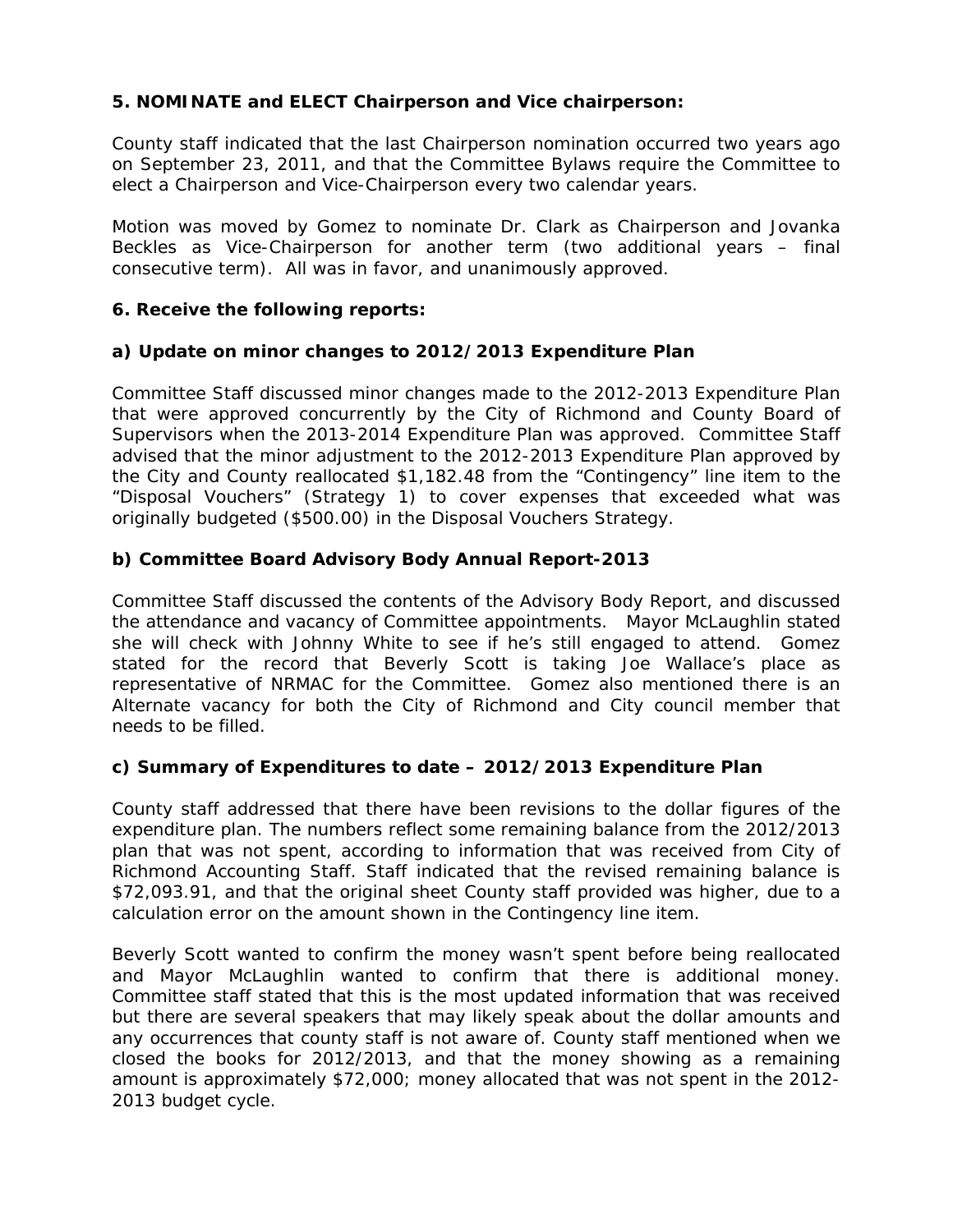### **d) Tonnage and Revenue Update**

Committee Staff provided an overview analysis of the funding trends since Mitigation Funding began. Staff also presented the expenditure data from July 2013 thru December 2013 (referred to on page 43 of the Agenda packet) and indicated that actual revenue is now surpassing projected revenue. Staff also presented the landfill operator revenue projections for the next fiscal year (2014/2015).

## **e) Expenditure Plan Strategy Implementation Update Status Reports**

Staff provided an update to the Committee on the current Expenditure Plan Strategy Reports stating that all strategies except Strategy 4 (Tagging and Abatement) submitted status reports.

Gomez asked if illegal dumping has improved since four years ago and also if Deputy Monroe followed up with the evidence collected on the reported occurrences. Deputy Monroe provided a response mentioning that reported occurrences are given to County staff to verify. Janie Holland (Prevention Services Coordinator) also provided a response stating that photos are taken of all hazardous waste, tires, etc., as evidence and other occurrences are picked up.

Gomez recommended that Carla Orozco of Neighborhood House be included in this effort due to the last code enforcement case had been opened back in October 2013. Conrad from County Code Enforcement mentioned the transition has been slow due to having low personnel and that current open cases were still being handled in the area and therefore a lot of new cases did not get open. Gomez requested that we keep the same code enforcement officer for a longer period who can get familiar with the city and community as that is a concern for the community. She (Gomez) also thanked Deputy Monroe for all his efforts in the city and keeping people involved. Deputy Monroe discussed that it is difficult to put citations for smaller items, and that the focus needs to be on bigger items. He (Deputy Monroe) also mentioned that transfer station issues are improving.

Various other clarifying questions were raised by the Committee and answered by Committee Staff related to some of the details in the Status Reports.

#### **7. Receive Tonnage Revenue Projections data and Provide direction to Committee Staff about the proposed development of the 2014/2015 Expenditure Plan:**

County staff requested that the Committee accept revised documents (pages 65-67 of the packet) to ensure compliance with the better government ordinance.

*Motion was moved by Gomez* to accept the revised documents pages 65-67 as provided by County Staff. *Motion was approved unanimously (4 Ayes).*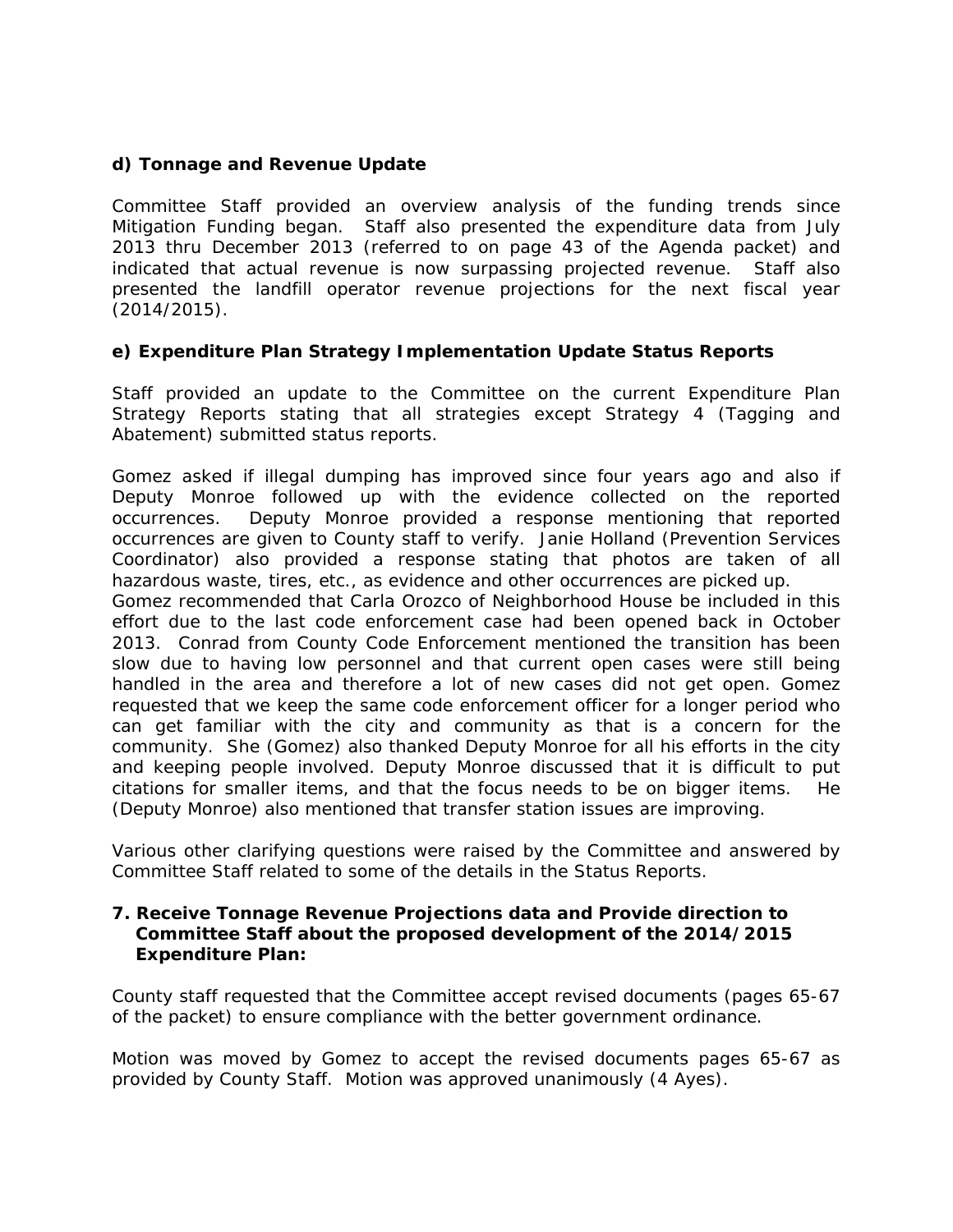County staff discussed available balances that may be used in the 2014-2015 cycle stating that a higher than expected revenue is projected and that remaining revenue and role-over funding from the 2012-2013 fiscal year needs to be allocated for a total of \$139,115.13.

Staff requested guidance on where funds should be allocated within the existing Expenditure Plan Strategies. There was ongoing discussion between the Committee members, County and City Staff about the non-profit contracting process. During the dialog, Gomez suggested if the Committee would set aside Community-Based Project funding to be given as a lump sum to a non-profit to manage that might have the capacity to assist the smaller non-profits and allow payments to occur more efficiently. Gomez then suggested if CHDC (who currently has a contract with the City) might be willing to administer Community-Based Project(s) funding. Committee Staff stated that they would have look into the idea to see what the procurement procedure(s) would be for such a request. Various ideas by Committee Members and Committee staff were discussed related to the matter. Staff suggested that a Special Meeting be scheduled to have further discussion on the issue.

The Following four (4) speakers provided comments regarding North Richmond activities and/or requested additional funding be allocated:

- CURME (organization that manages Community Gardens in North Richmond);
- Prevention Services Coordinator (currently Strategy 3) requested additional funding ranging from \$10,000.00 to \$60,000.00;
- The Community Services Coordinator (currently Strategy 10) requested additional funding, including additional funding requests for existing Expenditure Plan Strategies also managed by the Community Services Coordinator; and
- A representative from Reach Fellowship also commented, stating that they would be interested in applying for Community-Based Project funding.

For preparation of a Special Meeting, Gomez made the following recommendations/requests for Committee Staff to look into:

- Have Committee Staff look into and talk with CHDC about management of Community-Based Project(s) contracts;
- Set aside at least \$10,000.00 for Community Garden Project(s) as possibly a new ongoing strategy;
- Restore Sheriff funding (Illegal Dumping Law Enforcement Strategy) back up to the 10% that was reduced in the current 2013-2014 cycle;
- Set aside \$17,000 to the Right-of-Way Pick-up Strategy for the City of Richmond Staff (Strategy 4) specifically to address Illegal Dumping in the Public Right-of-Way;
- Propose a modest increase to the Prevention Services Coordinator and salaries to be determined; and
- Have Committee Staff come back with a funding proposal for the Committee to consider.